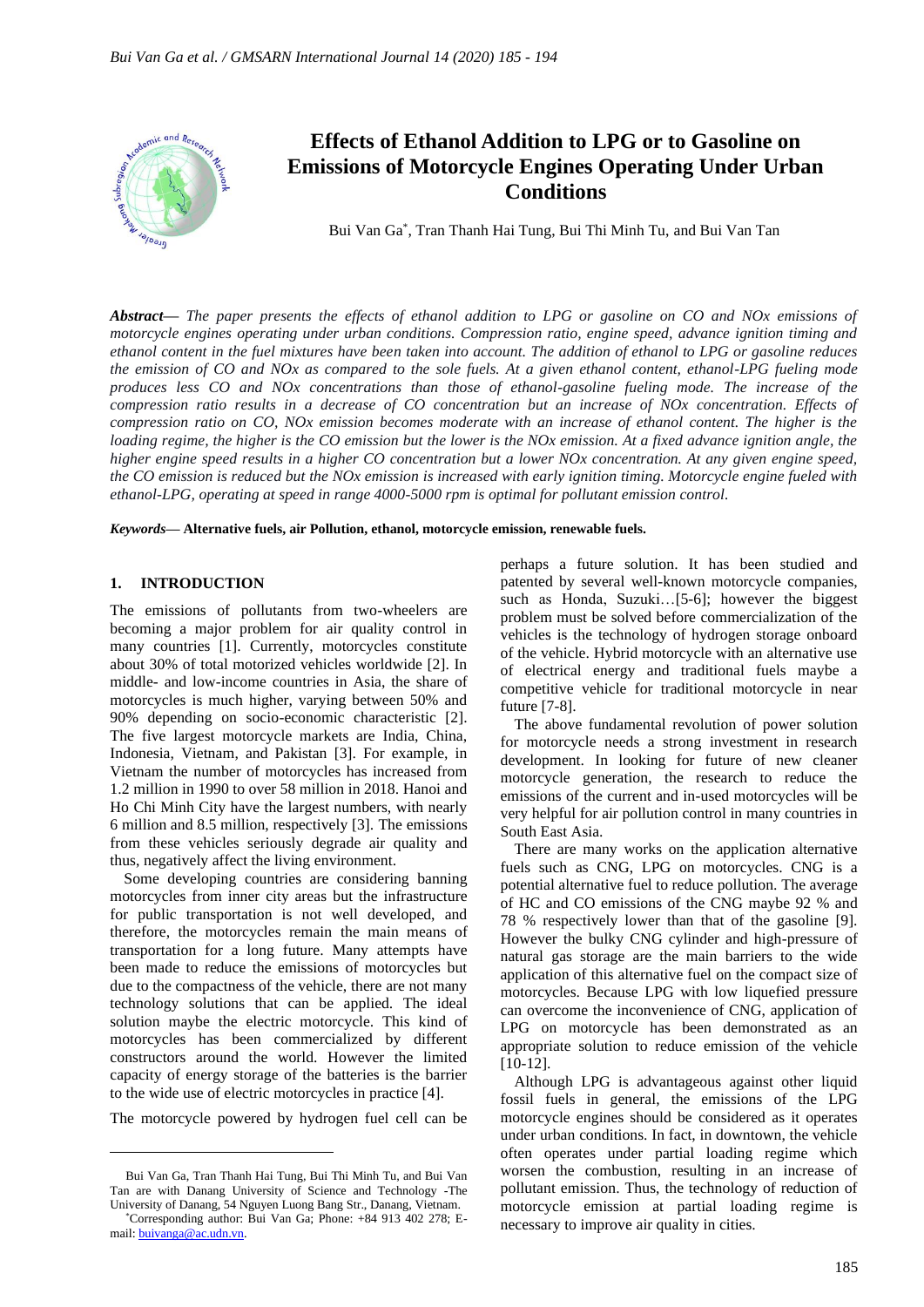The combination of potential LPG as alternative fuel and the advantage of renewable fuels maybe an appropriate way to improve the combustion efficiency and reduce the pollution emissions under urban operating conditions. Among the renewable fuels, ethanol is more attractive because it has better physical properties such as greater enthalpy of vaporization, larger octane number, higher flame speed and good lean-burn behaviors [13-15]. Besides, the presence of oxygen within the ethanol fuel allows a faster combustion, improves engine efficiency and reduce emission [16]. High latent heat of vaporization of ethanol can cool down the charge which allows an increase of engine volume efficiency [17-18]. With these advantageous properties, ethanol is widely applied as an additive to gasoline in many countries around the world.

However, the charge cooling effect due to high latent heat of ethanol evaporation in gasoline-ethanol blend can result in a difficulty at cold start and low loading regime of SI engine. In these regimes, to ensure efficient operation, a rich mixture is needed. The over-fueling in low loading regime can result in a negative effect on engine performance and pollutant emissions in exhaust gas [19].

Using ethanol as an additive for LPG maybe overcome the above inconvenience. LPG can evaporate and diffuse in the air at very lower inlet temperature than is possible with any liquid fuels. As it is in gaseous state at ambient conditions, the operating conditions of the engine are not affected to the homogeneity of the mixture. Thus, the engine can operate with very lean mixture, particularly at low loading conditions of urban regime. The emission levels of LPG engine are almost independent with intake air temperature [20]. As compared to gasoline, the emissions of LPG vehicle are significantly reduced. In general, the emissions of  $NO<sub>x</sub>$  and CO of LPG fueled vehicle are 20% and 60% less than those of gasoline fueled vehicle [21]. When LPG is in blend with ethanol, high oxygen content in the alcohol fuel can accelerate the combustion speed, promoting the complete combustion so HC and CO emissions are still lower obviously. Lanje [22] studied the performance and emission characteristics of single cylinder, 4-stroke, SI engine fueled with blends of LPG-Ethanol. The obtained result shows that blend of LPG-Ethanol fuel have closer performance to gasoline fuel, but the concentration levels of  $CO$ ,  $CO<sub>2</sub>$  and unburned HC are found to be lower than the gasoline fueled engine. Paolo et al. [23] remarked generally that the higher oxygen content in fuel, the lower CO and NO<sub>x</sub> emissions were observed.

Cetin [24] carried out experimental study of SI engine fueled with LPG-ethanol blend and found that 15% ethanol in the mixture with LPG was the most suitable for reduction of emissions of CO and  $NO<sub>x</sub>$ . As ethanol content is higher than this limit, CO emission increased with engine speed [24]. When ethanol is added to LPG, combustion temperature decreases leading to a decrease of  $NO<sub>x</sub>$  emission [24]. Rahman [25] has tested SI engine fueled with LPG enriched  $E20<sub>G</sub>$  and noted that as compared to  $E20<sub>G</sub>$ , when LPG is inducted to the fuel, the reduction of HC,  $CO$ ,  $CO<sub>2</sub>$  is in range of 13-14%, 14-15% and 12-18% respectively but the concentration of  $NO<sub>x</sub>$  was increased by 13-16% at full operational mode.

As SI engine fueled with LPG, CO and HC emissions increase as the engine speed and loading regime increase [26]. Chitragar [27] reported that induction of LPG with gasoline improves CO, HC and  $NO<sub>x</sub>$  emissions. The induction of LPG with ethanol is thus, a renowned interest in the recent time [26].

The above bibliography research shows the interest of application ethanol-LPG fuel mixture in SI engine to reduce the emission, but the results are almost concerning the car engines and at rate operating conditions. The motorcycle engines have some different specifications such as small cylinder, high speed, air cooling… It is thus anticipated that the study on emissions behaviors of the SI engine fueled with ethanol additive to LPG or to gasoline in partial loading regime will be essential for an insight of pollutants emission of motorcycle in urban operating conditions. In present work, the simulation of combustion and  $CO$ ,  $NO<sub>x</sub>$ emissions was performed on two types of 110cc Honda motorcycle SI engine: One with compression ratio of 11 and the other with compression ratio of 9. They are the most popular engines used to motorize the two-wheelers recently.

The aim of this research is to elucidate the effects of engine specifications, operating conditions and ethanol content in the mixture with LPG or gasoline on the emission of  $CO$  and  $NO<sub>x</sub>$  of motorcycle engines under urban condition. The results of this research suggest an appropriate way to control the air pollution emission in cities with high density of two-wheelers.

# **2. MATERIAL AND METHOD**

Fig. 1 presents the motorcycle engine with retrofit injection system for fueling ethanol/gasoline/LPG. An ICU (Injection Control Unit) and a LPG injector are added to control the injection. The ECU and the sensors are kept as their originals. The output signal of the ECU is the input of the ICU instead of actuating the original gasoline injector. The output modular signal of the ECU is divided in two channels with determined ratio of injection duration, one controls the ethanol/gasoline injector and the other controls the LPG injector. The ratio of injection duration determines the proportion of fuel injected. It can be controlled automatically by the embedded program or by manual.

In this study, ethanol and gasoline is mixed together with a given volume ratio before injection (namely preblended injection) meanwhile ethanol and LPG are injected separately (dual injection). Two models of 110cc Honda motorcycle engine were used in the study. They are practically of the same displacement volume but compression ratio is 11 for the engine 1 and 9 for engine 2. The specifications of the engines are shown in Table 1.

Gasoline injector of the engine is used for injecting ethanol or ethanol-gasoline blend. A LPG injector of automobile is adopted for injecting LPG in gaseous state. A 2-liter LPG cylinder is added to luggage box of the motorcycle whileas original fuel tank remains for liquid fuel.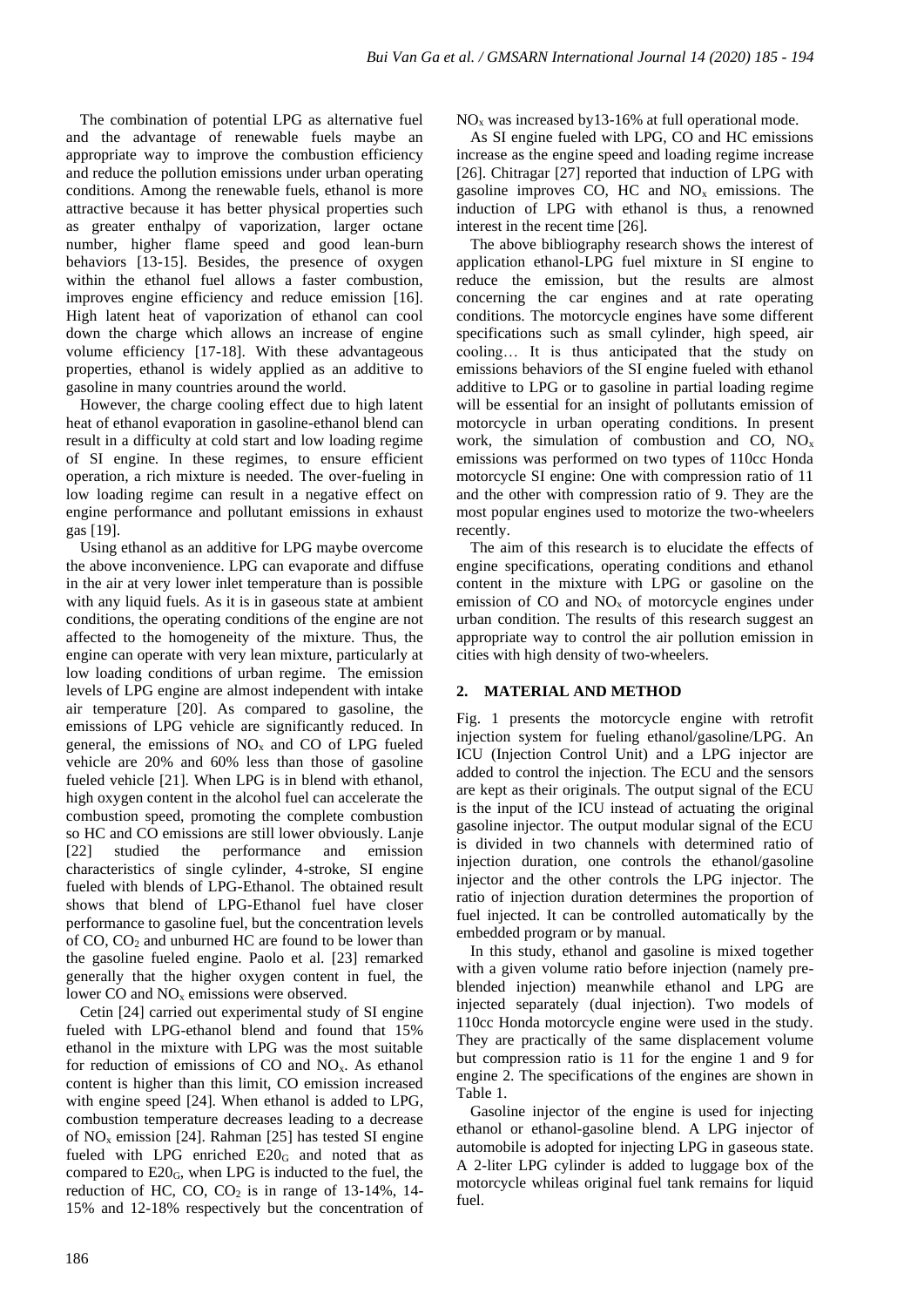

**Fig. 1. Retrofit Honda motorcycle engine to operate with ethanol-LPG or ethanol-gasoline.**

| Engine<br>characteristics                               | Engine 1<br>(Honda Lead<br>$110 \text{ cc}$ | Engine 2<br>(Honda Wave<br>Alpha $110$ cc) |  |
|---------------------------------------------------------|---------------------------------------------|--------------------------------------------|--|
| Engine type                                             | 4-stroke,<br>Fuel<br>Injection              | 4-stroke,<br>Fuel<br>Injection             |  |
| Number of cylinders                                     | 1                                           | 1                                          |  |
| Bore (mm)                                               | 50                                          | 50                                         |  |
| Stroke (mm)                                             | 55                                          | 55.6                                       |  |
| Displacement $(cm3)$                                    | 108                                         | 109.1                                      |  |
| Compression ratio                                       | 11:1                                        | 9:1                                        |  |
| Rated power/speed<br>gasoline fueling<br>$(kW$ /rpm $)$ | 6.4/7500                                    | 6.12/7500                                  |  |
| Rated torque/speed<br>gasoline fueling<br>(Nm/rpm)      | 9.2/6000                                    | 8.44/6000                                  |  |

**Table 1. Specifications of Honda 110 cc Engines**

The modified ethanol/LPG/gasoline motorcycles operated smoothly in practice. In this work the emissions of the motorcycle engines were studied by numerical simulation. The experimental measurements will be carried out in the next step of our research.

The simulation of combustion and emissions of the motorcycle engines was carried out with help of the commercial Computational Fluid Dynamics (CFD) package ANSYS Fluent. The fundamental governing equations of fluid dynamics closed by the k-ε turbulence model. The 3D pressure based implicit unsteady solver

available in ANSYS Fluent code is used to solve the basic governing equations. The equations are spatially discretized by means of the finite volume method using the STANDARD scheme for pressure interpolation. The discretization scheme for the convective term of transport equations used the first-order upwind scheme. The pressure-velocity coupling in the discretized equations is performed using the semi-implicit method for pressure linked equations (SIMPLE) algorithm to solve the pressure field. A similar simulation has been described in detail in our previous work [28]. The basic properties of considered fuels are shown in Table 2.

The formation of thermal  $NO<sub>x</sub>$  is determined by a set of highly temperature-dependent chemical reactions known as the extended Zeldovich mechanism as follows:

| $O + N_2 = N + NO$ | (1) |
|--------------------|-----|
| $N + O_2 = O + NO$ | (2) |

 $N + OH = H + NO$  (3)

The net rate of NOx formation is given by:

$$
\frac{d[NO]}{dt} = k_{f,1}[O][N_2] + k_{f,2}[N][O_2] + k_{f,3}[N][OH]
$$

$$
- k_{r,1}[NO][N] - k_{r,2}[NO][O] - k_{r,3}[NO][H] \quad (4)
$$

where  $k_{f,1}$ ,  $k_{f,2}$  and  $k_{f,3}$  are the rate constants for the forward reactions (1-3), respectively, and  $k_{r,1}$ ,  $k_{r,2}$  and  $k_{r,3}$ are the corresponding reverse rate constants.

To calculate the  $NO<sub>x</sub>$  formation rate, the concentrations of O, H and OH are required. They are the equilibrium values of species in the following set of combustion reactions:

| $\frac{1}{2}H_2 = H$             | (5) |
|----------------------------------|-----|
| $\frac{1}{2}$ O <sub>2</sub> = 0 | (6) |
| $H_2O = OH + \frac{1}{2}H_2$     | (7) |
| $2H_2O = 2H_2 + O_2$             | (8) |
| $CO_2 + H_2 = H_2O + CO$         | (9) |

Thus, in the following section, CO concentration is calculated by equilibrium schema with help of Partially Premixed Combustion Model and NO<sub>x</sub> emission is calculated by Thermal  $NO<sub>x</sub>$  model integrated in the Fluent software.

# **3. RESULTS AND DISCUSSION**

## *3.1. Variation of CO and NO<sup>x</sup> concentrations in combustion chamber*

Fig. 2 presents the contours of  $NO<sub>x</sub>$  concentration, CO concentration, temperature and total hydrocarbon at 5CA after ignition of the engine 1 fueled with stoichiometric mixture of E20L, operating at 5000 rpm. It can be seen from these figures that the highest CO concentration is found in the center of the burned zone while as the highest  $NO<sub>x</sub>$  concentration zone was found in the reaction region which displaces gradually from the ignition point to the cylinder wall.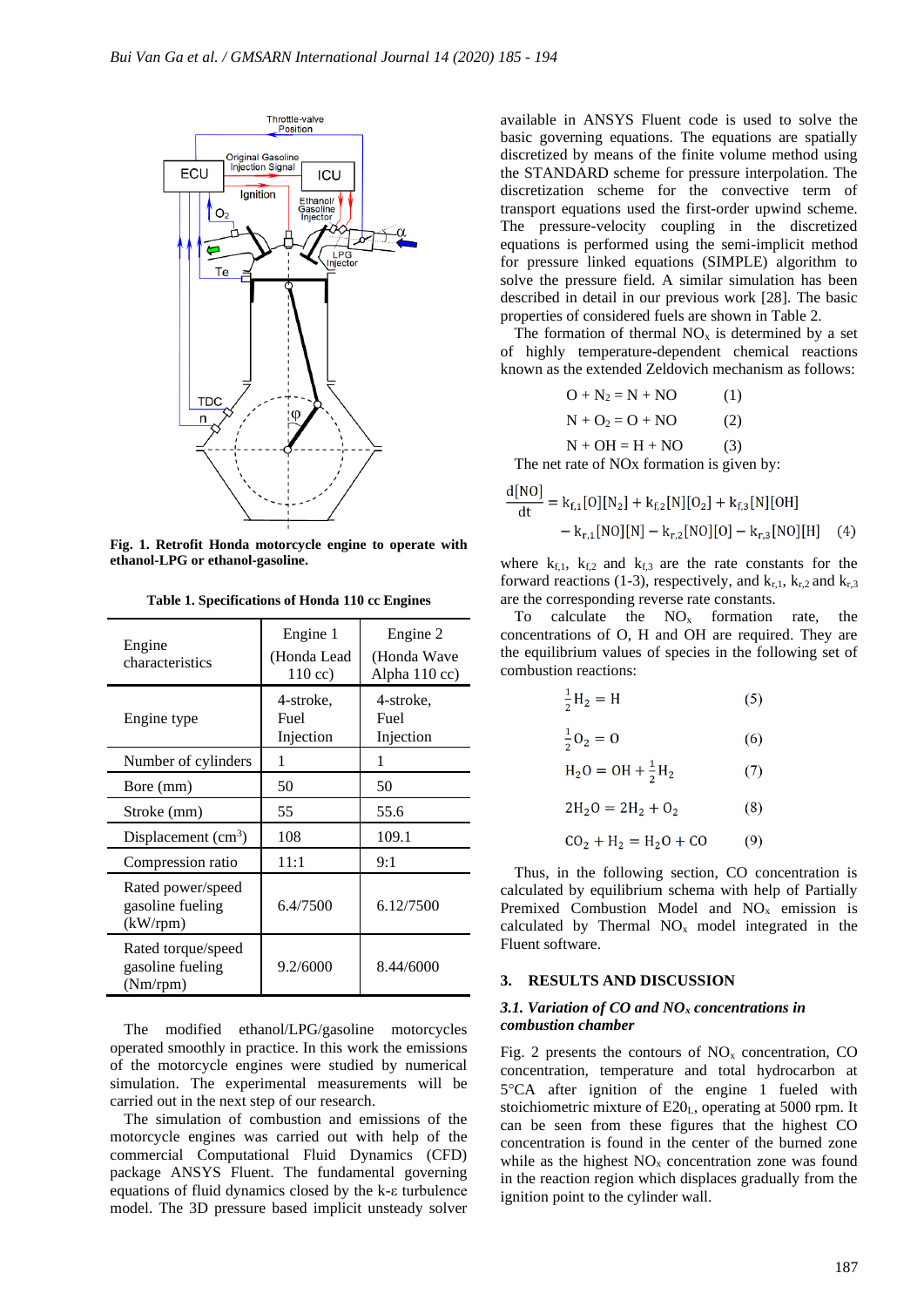| Fuel property                                                            | Ethanol [11] | Gasoline [11]     | Propane [25]   | Butane [25]    |
|--------------------------------------------------------------------------|--------------|-------------------|----------------|----------------|
| Formula                                                                  | $C_2H_5OH$   | $C_8$ to $C_{12}$ | $C_3H_8$       | $C_4H_{10}$    |
| Molecular weight [g/mol]                                                 | 46.07        | 105               | 44             | 58             |
| Carbon [mass%]                                                           | 52.2         | 88                | 82             | 83             |
| Hydrogen [mass%]                                                         | 13.1         | $12 - 15$         | 18             | 17             |
| Oxygen [mass%]                                                           | 34.7         | 2.7               | $\overline{0}$ | $\overline{0}$ |
| Liquid density $\left[\frac{kg}{m^3}\right]$                             | 790          | 751               | 508            | 584            |
| Boiling point $[°C]$                                                     | 78           | 27-225            | $-42$          | $-0.5$         |
| Vapor pressure [kPa] at 38°C                                             | 15.9         | 48-103            | 858.7          | 215.1          |
| Specific heat [ $kJ$ kg <sup>-1</sup> K <sup>-1</sup> ]                  | 2.4          | 2                 | 1.63           | 1.675          |
| Latent heat of vaporization [kJ/kg]                                      | 840          | 305               | 426            | 385            |
| Low heating value [MJ/kg]                                                | 26           | 43                | 46.1           | 45.5           |
| Autoignition temperature $[°C]$                                          | 423          | 257               | 480            | 440            |
| <b>RON</b>                                                               | 108.6        | 98                | 111            | 103            |
| Stoichiometric air/fuel                                                  | 9            | 14.7              | 15.65          | 15.43          |
| Laminar flame velocity at 100 kPa, 325<br>$K \left( \text{cm/s} \right)$ | 39           | 33                | 38             | 37             |

**Table 2. Chemical and Physical Properties of Ethanol, Gasoline, Propane and Butane**



**Fig. 2. Contours of NO<sup>x</sup> concentration (a), CO concentration (b), temperature (c) and total hydrocarbon (d) at 5CA after ignition** ( $\epsilon = 11$ ,  $\alpha = 45^\circ$ ,  $\epsilon = 25$ <sub>L</sub>,  $\phi = 1$ ,  $\phi_s = 20^\circ \text{CA}$ )

The CO concentration tends to its equilibrium value by the reaction (5-9) whileas the  $NO<sub>x</sub>$  concentration depends on the time by the reaction rate (4). Thus, the any factors affecting the combustion duration such as engine speed, advance ignition timing, laminar flame speed… obviously affects to  $CO$  and  $NO<sub>x</sub>$  emissions.

Fig. 3a and Fig. 3b illustrates the variation of CO concentration with crank angle of the engine 1 with fixed advance ignition angle at  $\varphi_s = 20^\circ \text{CA}$ , operating under the same partial loading  $\alpha=45^\circ$  but fueled with E25<sub>L</sub> and E25G. Engine speed varies from 2000 rpm to 7000 rpm. In any case of fuel supplying, the CO concentration increases sharply during the first phase of combustion. It reaches a peak and then decreases gradually to a stable value at the end of expansion stroke. This can be explained by the fact that the CO concentration in combustion chamber is produced by incomplete combustion and the water-gas reaction (9). CO production mainly occurs during the robust combustion phase with high products temperature. After this phase, it is burned and reach equilibrium value. As it has been mentioned above, the long combustion duration (low engine speed regime) favorites the equilibrium of CO concentration in combustion products.

The results show that the profiles of CO concentration curves are not quite different as the engine is fueled with  $E25<sub>L</sub>$  or  $E25<sub>G</sub>$ . However the CO concentration in the exhaust gas increases significantly in fuel rich mixture. Otherwise, the rate of increasing CO concentration in the case of E25<sup>G</sup> drops down more quickly with the increase of engine speed as compared to the case of E25L. This is because the laminar flame speed of the first case is lower than that of the second case. In urban operating conditions, motorcycles often operate with low loading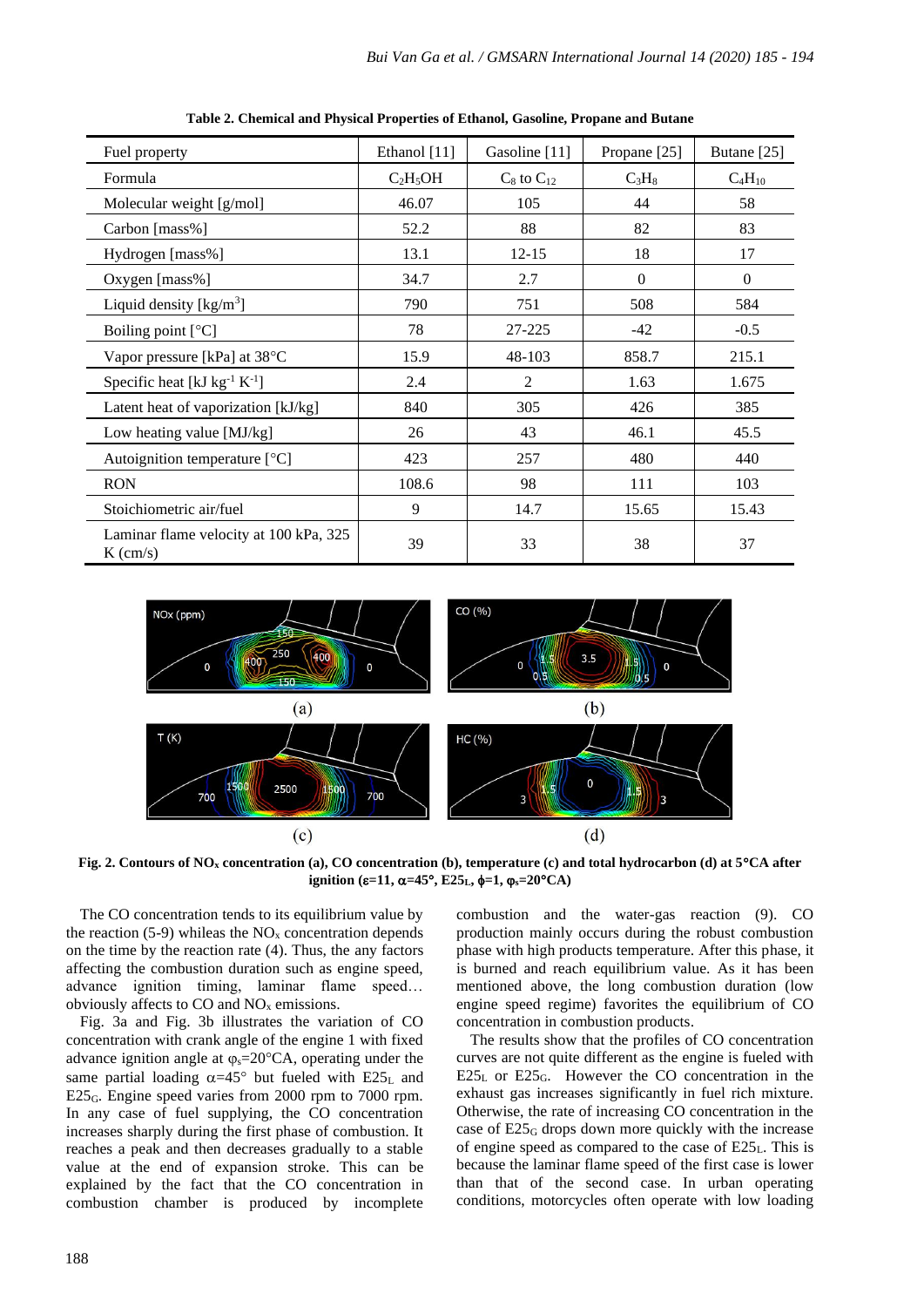regime. In these conditions, if the engine is fueled with traditional liquid fuels, the charge mixture must be rich to ensure normal combustion, thus, the emissions increase. However, if a blend of LPG and liquid fuels is used, the engine can operate with leaner charge at low loading regime due to the mixture is more homogeneous, hence the emissions can be reduced.



**Fig. 3. Effects of engine speed on variation of CO concentration with crankshaft angle.**  $(a)$ **:**  $\varepsilon=11$ ,  $\alpha=30^{\circ}$ ,  $E25$ <sub>L</sub>,  $\phi=1$ ,  $\phi_s=20^{\circ}CA$ **(b):**  $\epsilon$ =11,  $\alpha$ =45°,  $E20$ <sub>G</sub>,  $\phi$ =1.05,  $\phi$ <sub>s</sub>=20°CA

Fig. 4a shows the variation of  $NO<sub>x</sub>$  concentration with respect to crank angle as engine speed varies from 2000 rpm to 7000 rpm. The engine is fueled with a slightly rich mixture  $\phi$ =1.05 of E25<sub>L</sub>. The NO<sub>x</sub> concentration increases brutally just after ignition and reach peak value during the main phase of combustion. The formation of  $NO<sub>x</sub>$  inside the combustion chamber can be described by the Zeldovich mechanism as mentioned above.  $NO<sub>x</sub>$ forms in post-flame combustion process in the hightemperature regions (Fig. 2a). The maximum concentration of  $NO<sub>x</sub>$  firstly depends on combustion temperature and then, it depends on existent duration of product under high temperature conditions. It can be seen in Fig. 4b that the increase of engine speed lowers down

the combustion temperature and furthermore, reduces the available time for combustion, the reduction of  $NO<sub>x</sub>$ concentration in the exhaust gas is as a result.

# *3.2. Effects of ethanol content in fuel mixture on CO and NO***<sup>x</sup>** *emissions*

The increase of ethanol content in the fuel mixture lowers down the CO emission as shown in Fig. 5. This can be attributed to the fact that the oxygen within the ethanol benefits for enhancing the complete combustion. Moreover, syngas and producer gas produced during oxidation at the elevated temperature might be burned with this oxygen to yield  $CO<sub>2</sub>$ .



**Fig. 4. Effects of engine speed on variation of NO<sup>x</sup> concentration (a) and temperature (b) with crankshaft angle (=11, =45, E25L, =1.05, s=20CA).**

The results in the figure show concretely that as the engine 2 operates at partial loading  $\alpha = 30^{\circ}$ , CO concentration in the exhaust gas decreases by 25% as shifting from sole LPG fueling mode to  $E50<sub>L</sub>$  fueling mode. At a given ethanol content, the CO concentration decreases with an increase of compression ratio. This can be ascribed by the fact that the combustion temperature increases with the increase of compression ratio resulting in an increase of laminar flame speed which lowers down the CO emission. The higher ethanol content is, the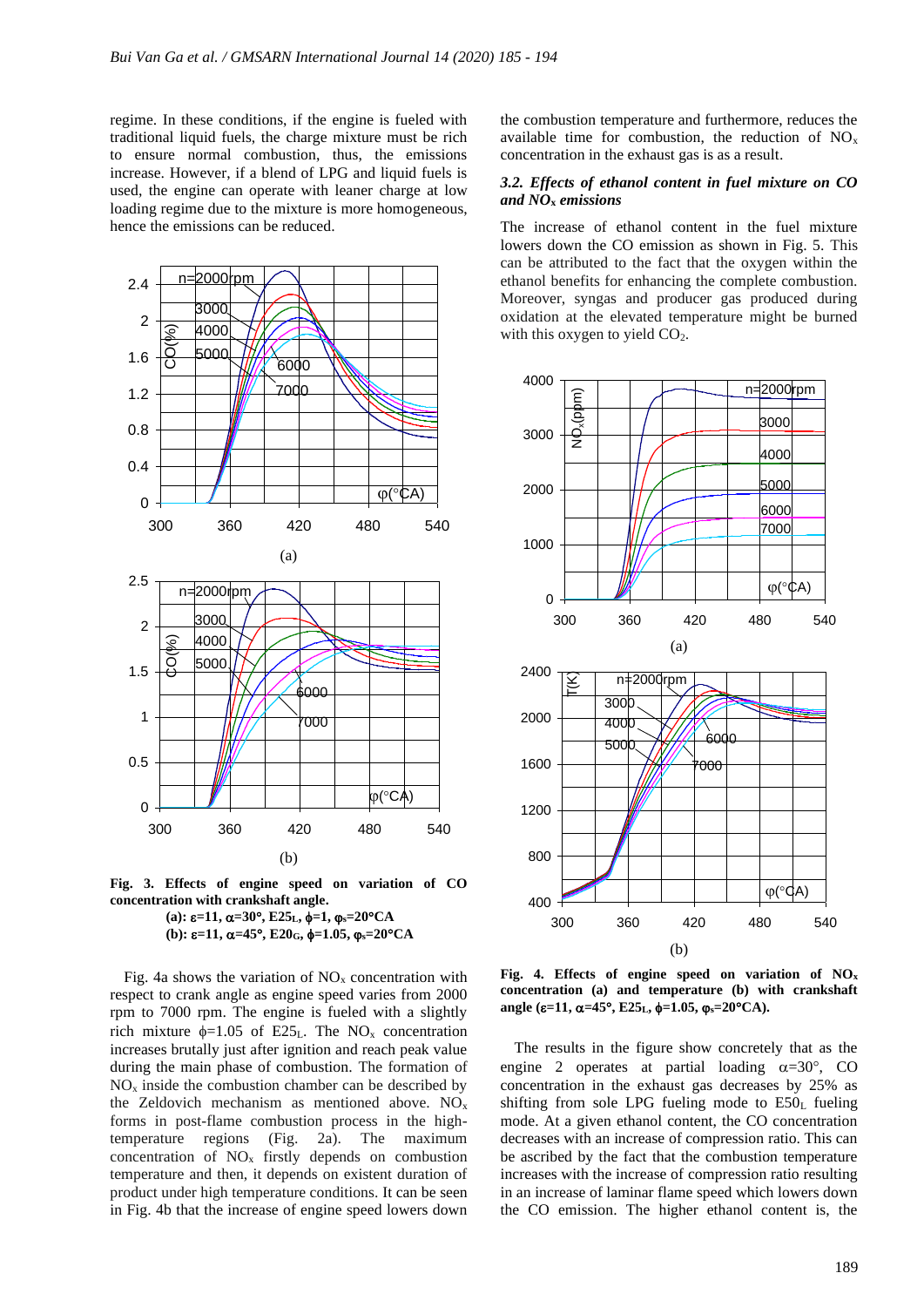lower effect of the compression ratio on CO emission is. The results in Fig. 5 show that as the compression ratio increases from 9 to 11, the reduction of CO concentration is by 13% in case of sole LPG fueling mode, but by only 2% in case of  $E50<sub>L</sub>$  fueling mode. This is because of charge temperature reduction as increasing ethanol content in the fuel mixture dominates the effect of the increase of compression ratio.



**Fig. 5. Variation of CO and NO<sup>x</sup> concentrations with respect to additive ethanol concentration to LPG (n=5000 rpm,**  $\alpha = 30^\circ$ **,**  $\phi = 1$ **,**  $\phi_s = 20^\circ \text{CA}$ **.** 

It can be noted as well that the high content of ethanol in the fuel lowers down the  $NO<sub>x</sub>$  concentration. In fact, due to high heat latent of ethanol, the charge temperature decreases as ethanol content in the fuel mixture increases. This leads evidently to a decrease of  $NO<sub>x</sub>$ concentration. It can be seen in Fig. 5, as compared to sole LPG fueling mode, the  $E50<sub>L</sub>$  fueling mode can reduce by  $15\%$  NO<sub>x</sub> emission for the engine 1 and 7% for the engine 2. The  $NO<sub>x</sub>$  concentration increases with the increase of compression ratio due to the increase of combustion temperature. Similarly the CO emission, the effects of compression ratio on  $NO<sub>x</sub>$  emission gradually moderate as ethanol content in the fuel mixture increases. As compression ratio increases from 9 to 11, the  $NO<sub>x</sub>$ concentration increases by 25% in case of sole LPG fueling mode and by 15% in case of  $E50<sub>L</sub>$  fueling mode.

The throttling or loading regime of the engine affects to  $CO$  and  $NO<sub>x</sub>$  emissions through pressure and temperature of combustion. As loading regime of the engine decreases, less charge is inducted into the cylinder leading to the decrease of pressure and temperature of combustion, the CO and  $NO<sub>x</sub>$  emissions are thus, reduced. Fig. 6a and Fig. 6b present the variation of  $CO$  and  $NO<sub>x</sub>$  concentrations with respect to ethanol content in the mixture with LPG and gasoline in case of partial charge  $\alpha$ =45°. As compared to Fig. 5 in case of  $\alpha = 30^\circ$ , it can be noted that the CO and NO<sub>x</sub> concentrations significantly decrease with a decrease of engine loading regime. In average, with the same compression ratio and ethanol content in the fuel mixture, as the butterfly valve close from  $\alpha = 30^{\circ}$  to  $\alpha$ =45°, the reduction of CO and NO<sub>x</sub> emission is by 30% and 20% respectively. This can be ascribed by the fact that the decrease of engine loading regime leads to an decrease of charge mass and combustion temperature which lowers down the reaction rate of CO and  $NO<sub>x</sub>$ formations.



**Fig. 6. Comparison of variation of CO concentration (a) and NO<sup>x</sup> concentration (b) in the exhaust gas of the engine 1 and the engine 2 with respect to the additive ethanol**  content to LPG and to gasoline (n=5000 rpm,  $\alpha$ =45°,  $\phi$ =1, **s=20CA).**

Generally, the induction of ethanol with LPG or gasoline could reduce CO emission as compared to the sole fuel-operated engine. This can be ascribed by the fact that the induction of ethanol improves oxidation reaction to convert  $CO$  into  $CO<sub>2</sub>$  at elevated temperature as it has been mentioned above. However, it can be observed a significant difference between ethanolgasoline fueling mode and ethanol-LPG fueling mode in CO and  $NO<sub>x</sub>$  emissions as shown in Fig. 6a and Fig. 6b. With the same compression ratio, the CO concentration of ethanol-gasoline fueling mode decreases more sharply than that of the ethanol-LPG fueling mode. The CO concentration in the exhaust gas reduces about 50% as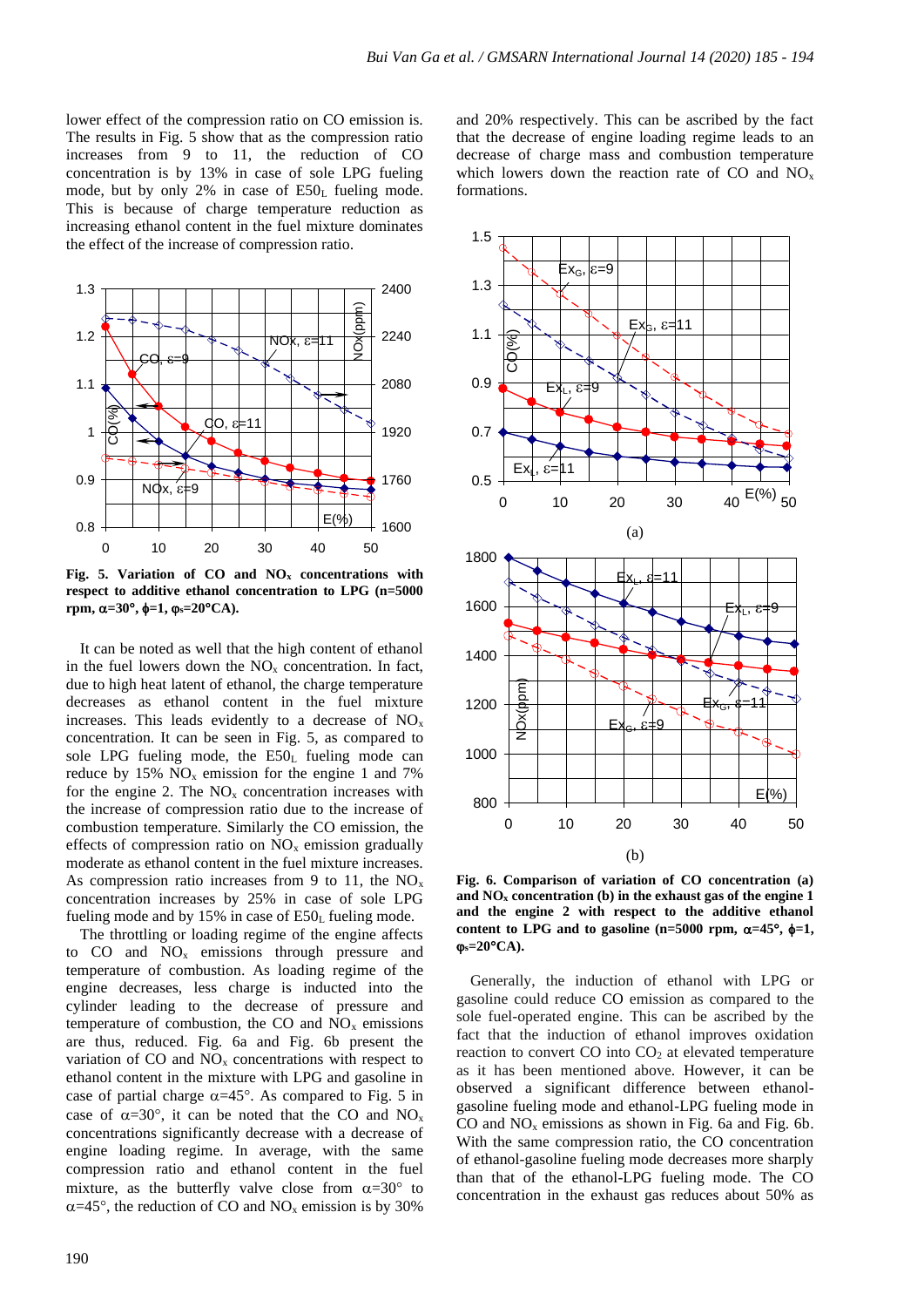shifting from gasoline fueling mode to LPG fueling mode. However, there is almost no difference between these two fueling modes as the engines is fueled with  $E50<sub>G</sub>$  and  $E50<sub>L</sub>$ . In fact, as the ethanol content in the fuel mixture increases, the charge cooling due to evaporation of ethanol becomes more significant that moderates the difference of combustion temperature of  $E50<sub>G</sub>$  and  $E50<sub>L</sub>$ fueling modes.

With a given compression ratio and n=5000 rpm,  $\Phi_s = 20^{\circ}$ CA, due to the higher adiabatic combustion temperature of ethanol-LPG mixture as compared to ethanol-gasoline mixture, the  $NO<sub>x</sub>$  emission increases as shifting from  $Ex_G$  fueling mode to  $Ex_L$  fueling mode at any ethanol content in the fuel mixture. Contrarily in case of CO emission, the difference in  $NO<sub>x</sub>$  emission between the two fueling modes significantly increases with the increase of ethanol content in the fuel mixture. As shifting from ethanol-LPG fueling mode to ethanolgasoline mode, the  $NO<sub>x</sub>$  concentration decreases by 5% and 20% as the considered engines are fueled with sole fuels and with the addition 50% ethanol respectively.



**Fig. 7. Comparison of variation of CO and NO<sup>x</sup> concentrations with respect to engine speed as the engine 2 is fueled with LPG and E20L** ( $\varepsilon = 9$ ,  $\alpha = 45^{\circ}$ ,  $\phi = 1$ ,  $\phi_s = 20^{\circ}CA$ ).

# *3.3. Effect of engine speed*

As it has been mentioned above, the concentrations of CO and  $NO<sub>x</sub>$  in exhaust gas depend on combustion duration, hence depend on engine speed. As engine speed decreases, the combustion duration becomes longer leading to an equilibrium of CO concentration in combustion products. Contrarily in case of high engine speed, the peak of CO concentration is shifted far away the TDC, product temperature decreases moderating the reduction reaction of CO, thus CO concentration in exhaust gas increases. Fig. 7 present the variation of CO and  $NO<sub>x</sub>$  concentrations with respect to engine speed as the engine 2 is fueled with LPG and E20L. It can be seen from the figure that the CO emissions increased with the increase of engine speed. At low engine speed, the long combustion duration contributes to the enhanced combustion of the fuel-air mixtures, hence the combustion is more complete. Otherwise, the long presence of combustion mixture under high temperature

helps in the oxidation to convert  $CO$  to  $CO<sub>2</sub>$ , syngas (CO+H2), via endothermic process leading to a reduction of CO in the exhaust gas. The results show that when the engine speed increases from 2000 rpm to 7000 rpm, the CO emission of the engine 2 increases by 20% and 30% as it is fueled with sole LPG and with  $E25<sub>L</sub>$  respectively.



**Fig. 8. Comparison of variation of CO concentration (a) and NO<sup>x</sup> concentration (b) in the exhaust gas with respect to engine speed as the engine 1 and the engine 2 are fueled with E25G and E25<sub>L</sub>**  $(\alpha = 45^{\circ}, \phi = 1.05, \phi_s = 20^{\circ} \text{CA})$ **.** 

Contrarily to the CO emission, at a given operating conditions and fueling mode, the  $NO<sub>x</sub>$  concentration decreases as the engine speed increases. As it has been explained in above section, the  $NO<sub>x</sub>$  concentration is controlled by the formation rate which depends on temperature and the combustion time. As engine speed increases, both combustion temperature and combustion duration are reduced, the reduction of  $NO<sub>x</sub>$  concentration is as a result.

Fig. 8a illustrates a comparison of variation of CO concentration with respect to engine speed as the engine 1 and the engine 2 are fueled with a slightly rich mixture,  $\phi$ =1.05, of E25<sub>L</sub> and E25<sub>G</sub>. It is obvious that at a given engine speed, the CO concentration in case of  $E25<sub>G</sub>$  is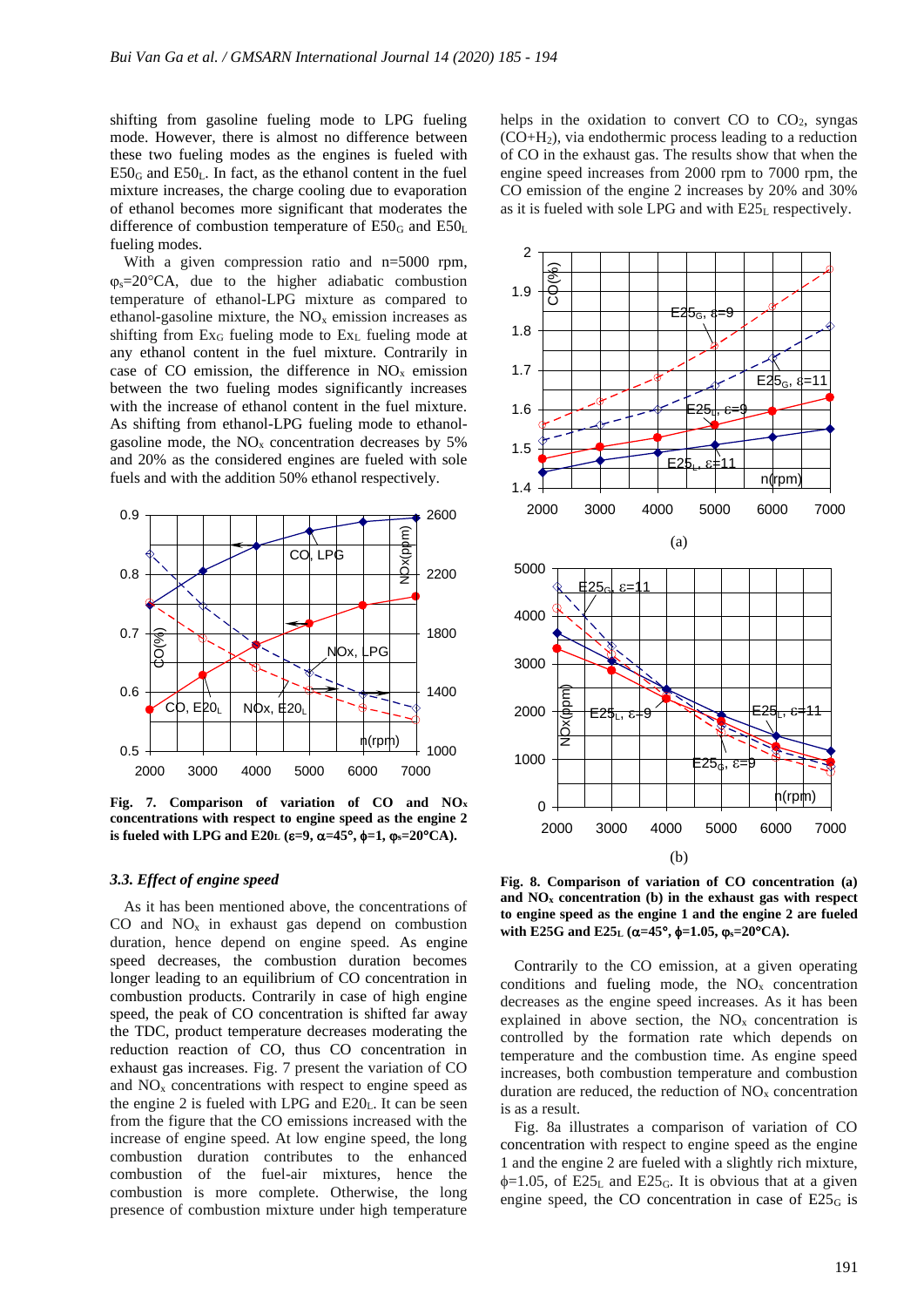higher than that of case E25<sub>L</sub>. The difference between these two fueling modes becomes larger at high engine speed. This can be ascribed by the fact that the wide diffusion of LPG gaseous fuel benefits the homogeneity of the mixture which reduces the probability of occurrence of incomplete combustion thus, reduce CO emission as compared to liquid fuels.

Fig. 8b presents a comparison of  $NO<sub>x</sub>$  emission of the engine 1 and the engine 2. It can be seen that at low engine speed,  $E25<sub>G</sub>$  fueling mode produces more  $NO<sub>x</sub>$ than  $E25<sub>L</sub>$  fueling mode. But the NO<sub>x</sub> concentration of  $E25<sub>G</sub>$  fueling mode drops down more significantly with the increase of engines speed. Thus at high engine speed,  $NO<sub>x</sub>$  emission of E25<sub>G</sub> fueling mode becomes lower than that of  $E25<sub>L</sub>$  fueling mode. This is due to the combustion temperature of  $E25<sub>G</sub>$  decreases more quickly with the increase of engine speed as compared to the case of  $E25L$ .

#### *3.4. Effect of advanced ignition timing*

Fig. 9 presents the variation of CO and  $NO<sub>x</sub>$ concentrations with respect to advance ignition angle of the engine 1 and the engine 2. The engines operate at speed of 5000 rpm, fueled with stoichiometric mixture of  $E20<sub>L</sub>$ . The results show that the increase of advance ignition angle results in a decrease of CO concentration but an increase of  $NO<sub>x</sub>$  concentration. This can be ascribed by the fact that at a given engine speed, the increase of advance ignition angle leads to an increase of combustion duration, a decrease in CO concentration and an increase in  $NO<sub>x</sub>$  concentration are thus, as a result. It is the same reason as engine speed decreases at a fixed advance ignition timing. The results show that as advance ignition angle increases from  $11^{\circ}$ CA to  $29^{\circ}$ CA, the CO emission is reduced by 40% and the  $NO<sub>x</sub>$ emission increases by 35%.



**Fig. 9. Variation of CO and NO<sup>x</sup> concentrations with respect to the advance ignition angle as the engine 1 and the engine 2 are fueled with E25L** (n=5000rpm,  $\alpha$ =30°,  $\phi$ =1).

Fig. 10 illustrates the effect of equivalence ratio on variation of  $CO$  and  $NO<sub>x</sub>$  concentrations with advance ignition angle as the engine 1 ( $\varepsilon$ =11) is fueled with E25<sub>G</sub>. It is obvious that CO concentration decreases significantly but the  $NO<sub>x</sub>$  concentration decreases slightly as the equivalence ratio of the mixture decreases from 1.05 to 0.95. With a given equivalence ratio, the CO emission decreases but  $NO<sub>x</sub>$  emission increases with the increase of advance ignition angle. The results show that as the advance ignition angle increases from  $11^{\circ}CA$ to 29°CA, the CO emission decreases by 25% while the NO<sup>x</sup> emission increases by 80%.



**Fig. 10. Variation of CO and NO<sup>x</sup> concentrations with respect to the advance ignition angle as the engine 1 is fueled with E25** $_G$  (n=5000rpm,  $g=11$ ,  $\alpha=45^\circ$ ).



**Fig. 11. Variation of CO and NO<sup>x</sup> concentrations with respect to engine speed as the engine 1 is fueled with E25<sup>L</sup> and E25<sup>G</sup> and the advance ignition angle increases linearly**  with engine speed  $(\phi=1.02, \epsilon=11, \alpha=45^{\circ}).$ 

Generally, the increase of combustion duration lowers down the CO emission but rises up the  $NO<sub>x</sub>$  emission. Therefore, the CO emission increases with an increase of engine speed or/and with a decrease of advance ignition angle. Inversely,  $NO<sub>x</sub>$  emission decreases with an increase of engine speed or/and with an decrease of advance ignition angle. In SI engine, the advance ignition timing normally increases with the engine speed to improve the combustion efficiency. Thus the CO emission is practically lower and  $NO<sub>x</sub>$  emission is higher than those in case of fixed advance ignition angle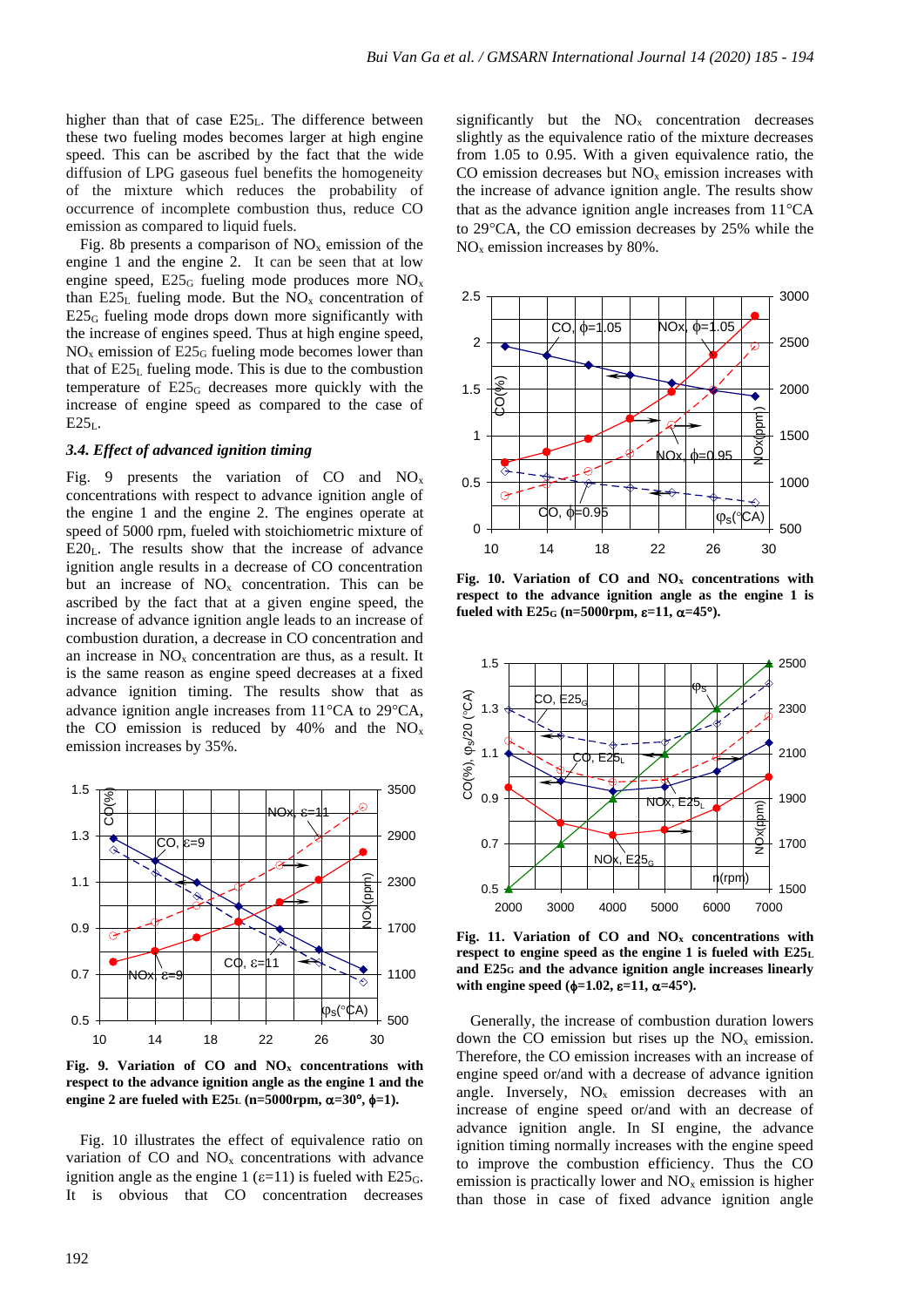presented in Fig 9 and Fig. 10. Fig. 11 shows the variation of  $CO$  and  $NO<sub>x</sub>$  concentrations with the speed of the engine 1 fueled with  $E25_L$  and  $E25_G$  at stoichiometric mixture. The advance ignition angle is assumed to increase linearly with engine speed. The results show that in both cases of fueling mode, CO and  $NO<sub>x</sub>$  curves exhibite a minimum value corresponding to engine speed in the range of 4000-5000rpm. Outside of this range, the emissions of  $CO$  and  $NO<sub>x</sub>$  increase.

# **4. CONCLUSIONS**

The following conclusions may be drawn from the study:

• The addition of ethanol to LPG or gasoline reduces the pollutant emissions. The CO and  $NO<sub>x</sub>$  emissions of the engine 1  $(\epsilon=11)$  fueled with a stoichiometric mixture of  $E50<sub>L</sub>$  are 25% and 15% respectively, lower than those of sole LPG fueling mode at 5000 rpm and  $\alpha = 30^{\circ}$ .

• Increase of compression ratio results in a decrease of CO concentration but an increase of  $NO<sub>x</sub>$ concentration. As the compression ratio increases from 9 to 11, the CO concentration increases by 6% at n=7000 rpm and by 2% at  $n=2000$  rpm while the NO<sub>x</sub> concentration increases by 10% on average. Effects of compression ratio on  $CO$ .  $NO<sub>x</sub>$  emission are gradually moderate with an increase of ethanol content in the fuel mixture.

• At a given compression ratio, CO mission increases but  $NO<sub>x</sub>$  emission decreases with the increase of engine loading regime. On average, as the butterfly valve closes from  $30^{\circ}$  to  $45^{\circ}$ , the reduction of CO and  $NO<sub>x</sub>$  emissions is by 30% and 20%, respectively, as the engine is fueled with ethanol additive to LPG.

• At a fixed advance ignition angle, the increase of engine speed results in an increase of CO concentration but a decrease of  $NO<sub>x</sub>$  concentration. At a given engine speed, the increase of the advance ignition angle leads to a reduction of CO emission but an increase of NO<sup>x</sup> concentration.

• At a given ethanol content, CO emission of ethanol-LPG fueling mode is lower than that of ethanolgasoline fueling mode while  $NO<sub>x</sub>$  emission of ethanol-LPG fueling mode is lower at low engine speed but higher at high engine speed as compared to ethanolgasoline fueling mode.

• Motorcycle engines with a high compression ratio fueled with ethanol additive to LPG operating at speed in the range of 4000rpm to 5000 rpm will be optimal for pollutant emission control under urban conditions.

## **ACKNOWLEDGMENT**

The authors wish to express their appreciation to Vietnam-German University (VGU) for supports of facilities in numerical modeling and to the Ministry of Education and Training for supporting this research as a part of the Ministerial Project of Science and Technology CTB2018-DNA.01 entitled "Performance and Emission of Small Internal Combustion Engines Fueled with biogas-hydrogen".

#### **NOMENCLATURE**

- CA : Degree of crankshaft angle
- E : Mole fraction of ethanol in the fuel mixture  $(\%)$
- $Ex_G$ : Ethanol-gasoline blend containing x% mole fraction of ethanol
- $Ex_L$ : Ethanol-LPG blend containing x% mole fraction of ethanol
- n : Engine speed (rpm)
- SI : Spark Ignition
- T : Mean temperature of gas mixture in the cylinder (K)
- TDC : Top Dead Center
- $\alpha$  : Position of butterfly valve (°)
- : Compression ratio
- : Equivalence ratio
- $\varphi$  : Crankshaft angle (°CA)
- $\varphi_s$  : Advance ignition timing (°CA)

## **REFERENCES**

- [1] Paolo, I.; Adolfo, S. 2014. Cold start emissions of a motorcycle using ethanol-gasoline blended fuels. *Energy Procedia* 45: 809-818. DOI: 10.1016/j.egypro.2014.01.086
- [2] Sudhir, G. 2018. Two-and-Three-Wheelers: A Policy Guide to Sustainable Mobility Solutions for Motorcy*.* Deutsche Gesellschaft fürInternationale Zusammenarbeit (GIZ) Gmb
- [3] http://dtinews.vn/en/news/017/63299/-vietnam-has-4th-highest-number-of-motorbikes.html
- [4] Mohamed-Nour, H.I.; Quigley, J.W.; Das, R. 2002. Design considerations in an efficient electric motorcycle. *The Twelfth Annual Battery Conference on Applications and Advances, IEEE, 2002*. DOI: 10.1109/BCAA.1997.574118
- [5] https://auto.ndtv.com/news/honda-files-patent-forhydrogen-fuel-powered-motorcycle-1820211
- [6] http://www.tuvie.com/suzuki-crosscage-conceptmotorcycle-with-hydrogen-powered/
- [7] Bui, V.G; Nguyen, Q.; Nguyen, H.; Nguyen, V.H. 2009. Solution for power combination of hybrid motorcycle*. National Conference on Fluid Mechanics*, Danang 22-25/7/2009, pp. 157-164.
- [8] Bui, V.G; Nguyen, Q.; Nguyen, H. 2009. Design of a hybrid motorcycle. Journal of Science and Technology-The University of Danang Vol. 4(33), pp. 20-27
- [9] M. N. Sasongko, W. Wijayanti and R. A. Rahardja. A Comparative Study of Emission Motorcycle with Gasoline and CNG Fuel*. Sustainable Energy and Advanced Materials*, AIP Conf. Proc. 1717, 030009- 1–030009-6; doi: 10.1063/1.4943433
- [10]Bui, V.G. 2001. The Two Wheels Motorcycle Running on Liquefied Petroleum Gas (LPG): A Solution for Urban Air Pollution in Vietnam. 6<sup>th</sup> *ASEAN Science Technology Week*, pp. 221, Brunei 17-19 Septembre 2001